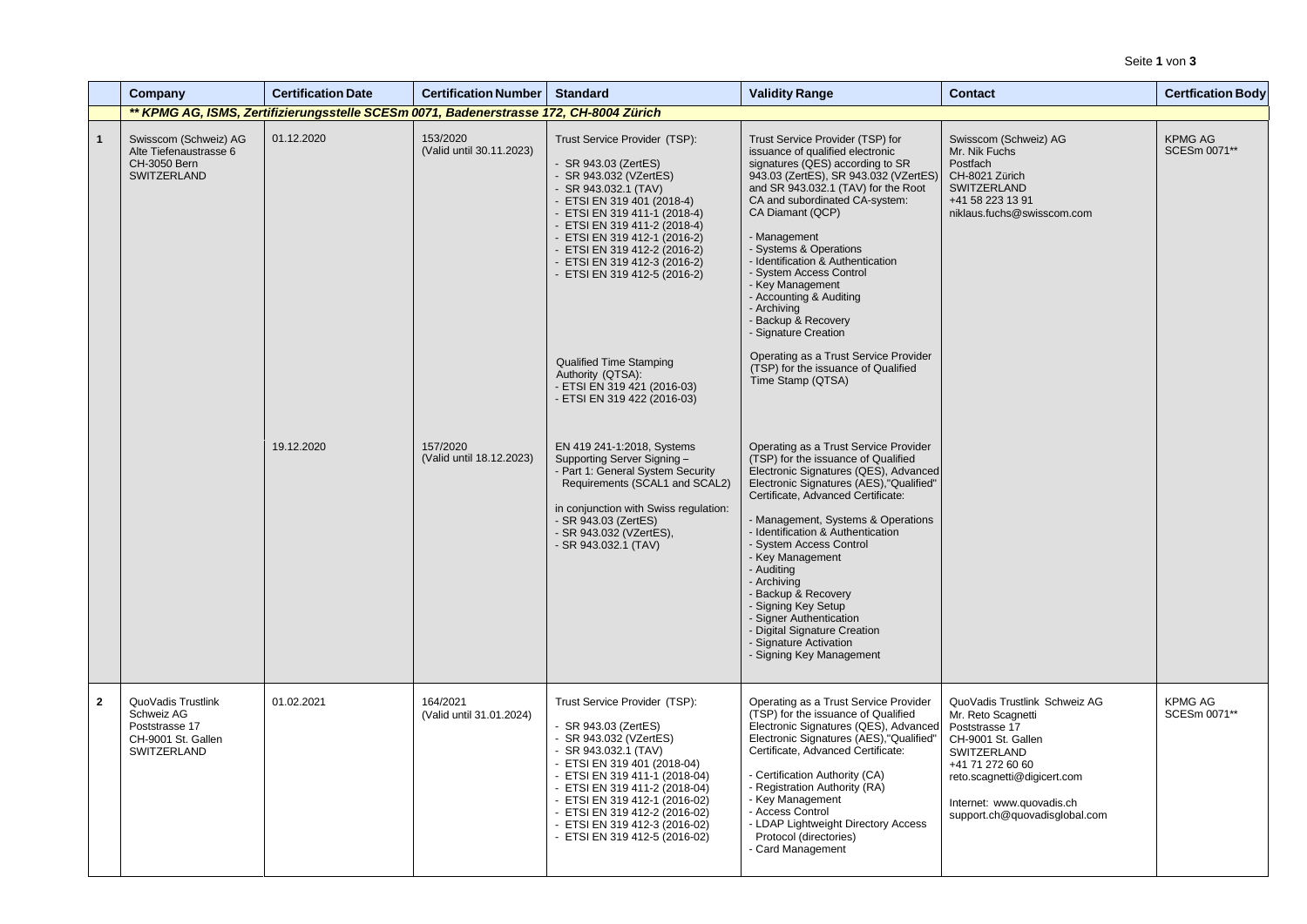|   | <b>Company</b>                                                              | <b>Certification Date</b>                                                              | <b>Certification Number</b>          | <b>Standard</b>                                                                                                                                                                                                                                                                                                                                                                                                                                            | <b>Validity Range</b>                                                                                                                                                                                                                                                                                                                                                                                                                                                                                                                                                | <b>Contact</b>                                                                                                                                                             | <b>Certfication Body</b>       |
|---|-----------------------------------------------------------------------------|----------------------------------------------------------------------------------------|--------------------------------------|------------------------------------------------------------------------------------------------------------------------------------------------------------------------------------------------------------------------------------------------------------------------------------------------------------------------------------------------------------------------------------------------------------------------------------------------------------|----------------------------------------------------------------------------------------------------------------------------------------------------------------------------------------------------------------------------------------------------------------------------------------------------------------------------------------------------------------------------------------------------------------------------------------------------------------------------------------------------------------------------------------------------------------------|----------------------------------------------------------------------------------------------------------------------------------------------------------------------------|--------------------------------|
|   |                                                                             | ** KPMG AG, ISMS, Zertifizierungsstelle SCESm 0071, Badenerstrasse 172, CH-8004 Zürich |                                      |                                                                                                                                                                                                                                                                                                                                                                                                                                                            |                                                                                                                                                                                                                                                                                                                                                                                                                                                                                                                                                                      |                                                                                                                                                                            |                                |
|   |                                                                             |                                                                                        |                                      | <b>Qualified Time Stamping Authority</b><br>(QTSA):<br>- ETSI EN 319 421 (2016-03)<br>- ETSI EN 319 422 (2016-03)                                                                                                                                                                                                                                                                                                                                          | Operating as a Trust Service Provider<br>(TSP) for the issuance of Qualified<br>Time Stamps (QTSA)                                                                                                                                                                                                                                                                                                                                                                                                                                                                   |                                                                                                                                                                            |                                |
|   |                                                                             | 28.10.2020                                                                             | 155/2020<br>(Valid until 27.10.2023) | EN 419 241-1:2018, Systems<br>Supporting Server Signing -<br>- Part 1: General System Security<br>Requirements (SCAL1 and SCAL2)<br>in conjunction with Swiss regulation:<br>- SR 943.03 (ZertES)<br>- SR 943.032 (VZertES),<br>- SR 943.032.1 (TAV)                                                                                                                                                                                                       | Operating as a Trust Service Provider<br>(TSP) for the issuance of Qualified<br>Electronic Signatures (QES), Advanced<br>Electronic Signatures (AES), "Qualified"<br>Certificate, Advanced Certificate:<br>- Management, Systems & Operations<br>- Identification & Authentication<br>- System Access Control<br>- Key Management<br>- Auditing<br>- Archiving<br>- Backup & Recovery<br>- Signing Key Setup<br>- Signer Authentication<br>- Digital Signature Creation<br>- Signature Activation<br>- Signing Key Management                                        |                                                                                                                                                                            |                                |
| 3 | SwissSign AG<br>Sägereistrasse 25,<br>CH-8152<br>Glattbrugg,<br>SWITZERLAND | 01.12.2020                                                                             | 159/2020<br>(Valid until 30.11.2023) | Trust Service Provider (TSP):<br>- SR 943.03 (ZertES)<br>- SR 943.032 (VZertES)<br>- SR 943.032.1 (TAV)<br>- ETSI EN 319 401 (2018-4)<br>- ETSI EN 319 411-1 (2018-4)<br>- ETSI EN 319 411-2 (2018-4)<br>- ETSI EN 319 412-1 (2020-4)<br>- ETSI EN 319 412-2 (2020-4)<br>- ETSI EN 319 412-3 (2020-4)<br>- ETSI EN 319 412-5 (2020-4)<br><b>Qualified Time Stamping Authority</b><br>(QTSA):<br>- ETSI EN 319 421 (2016-03)<br>- ETSI EN 319 422 (2016-03) | Trust Service Provider (TSP) for<br>issuance of qualified electronic<br>signatures (QES) according to SR<br>943.03 (ZertES), SR 943.032<br>(VZertES) and SR 943.032.1 (TAV):<br>Certification Authority (CA)<br>- Registration Authority (RA)<br>- Key Management<br>- Accounting and Auditing<br>- Access Control<br>- LDAP Service<br>- Internet Server<br>- Perimeter Protection (Firewall)<br>- Card Management System<br>- Time Stamping Authority (TSA)<br>Operating as a Trust Service Provider<br>(TSP) for the issuance of Qualified Time<br>Stamps (QTSA): | SwissSign AG<br>Mr. Michael Günther<br>Sägereistrasse 25<br>8152 Glattbrugg<br><b>SWITZERLAND</b><br>E-Mail: michael.guenther@swisssign.com<br>Internet: www.swisssign.com | <b>KPMG AG</b><br>SCESm 0071** |
|   |                                                                             | 01.05.2021                                                                             | 167/2021<br>(Valid until 30.04.2024) | EN 419 241-1:2018, Systems<br>Supporting Server Signing -<br>- Part 1: General System Security<br>Requirements (SCAL2)<br>in conjunction with Swiss regulation:<br>- SR 943.03 (ZertES),<br>- SR 943.032 (VZertES),<br>- SR 943.032.1 (TAV)                                                                                                                                                                                                                | Operating as a Trust Service Provider<br>(TSP) for the issuance of Qualified<br>Electronic Signatures (QES), Advanced<br>Electronic Signatures (AES), "Qualified"<br>Certificate, Advanced Certificate:<br>- Management, Systems & Operations<br>- Identification & Authentication<br>- System Access Control<br>- Key Management<br>- Auditing<br>- Archiving<br>- Backup & Recovery<br>- Signing Key Setup<br>- Signer Authentication                                                                                                                              |                                                                                                                                                                            |                                |